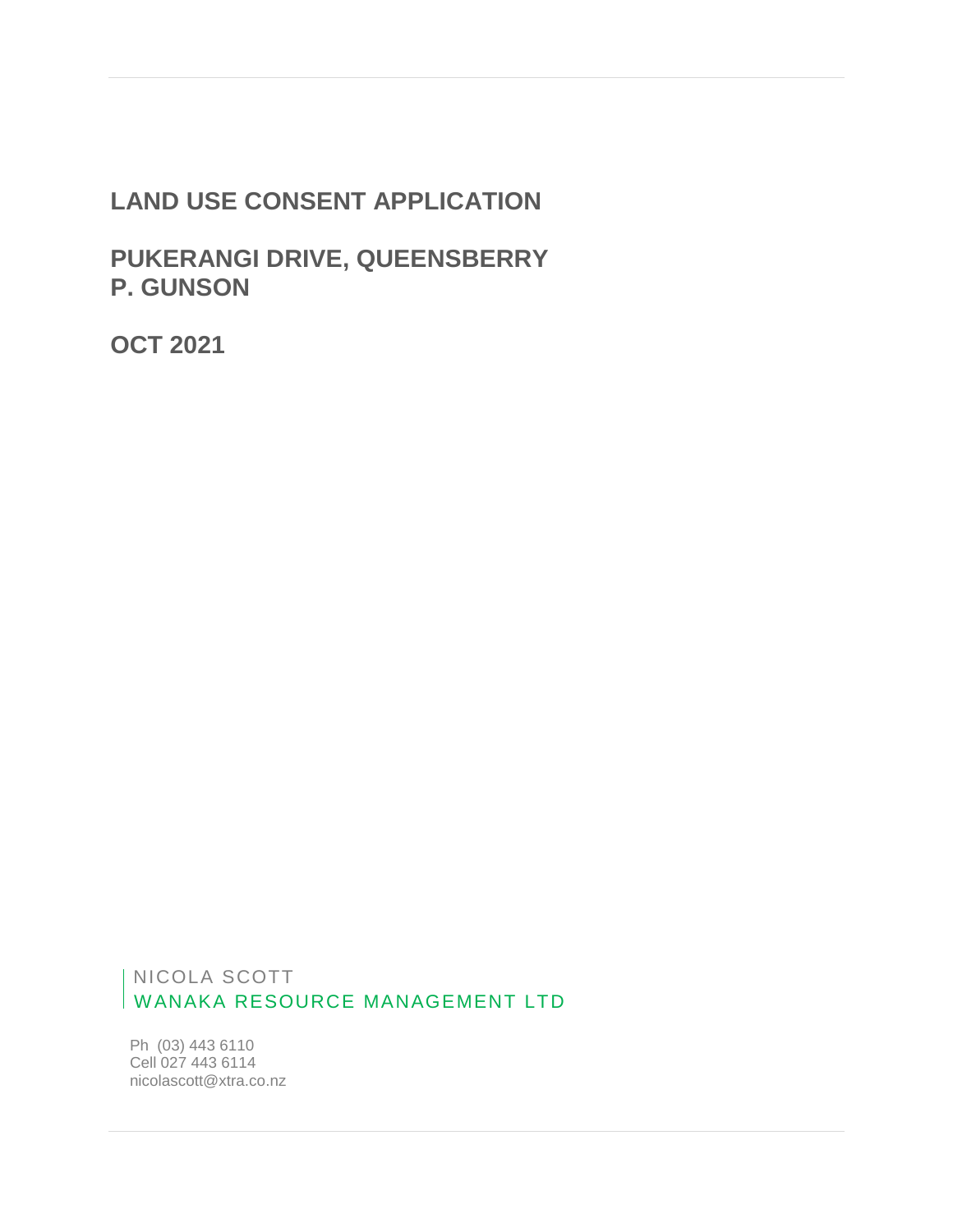# **Contents**

| 1.0 |  |
|-----|--|
| 2.0 |  |
| 2.1 |  |
| 2.2 |  |
| 2.3 |  |
| 3.0 |  |
| 3.1 |  |
| 3.2 |  |
| 3.3 |  |
| 4.0 |  |
| 5.0 |  |
| 6.0 |  |
| 7.0 |  |
| 8.0 |  |
| 8.1 |  |
| 8.2 |  |
| 9.0 |  |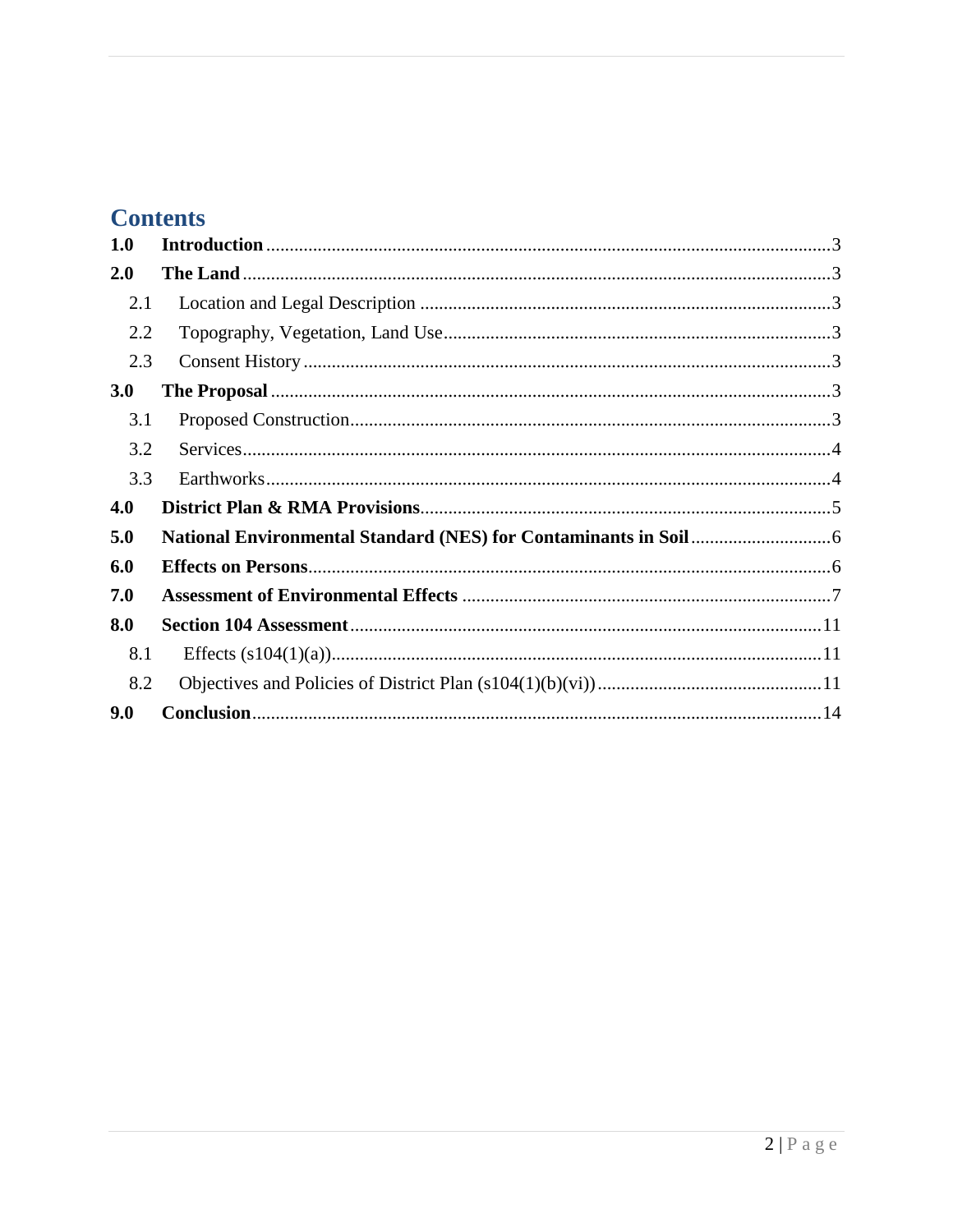# <span id="page-2-0"></span>**1.0 Introduction**

This is an application for undertaking earthworks and constructing a residential unit on a rural property at Pukerangi Drive in Queensberry.

This Assessment of Environmental Effects (AEE) has been prepared as a revision to the AEE originally submitted. After consideration of the issues noted in Council's Section 95 Report (dated 26 July 2021), the architect revised the plans for the proposed residential unit for RC210163.

Building height profile poles have been erected, which reflect the current proposed design.

# <span id="page-2-1"></span>**2.0 The Land**

### <span id="page-2-2"></span>**2.1 Location and Legal Description**

The land is legally described as Lot 32 DP 509713, comprised in Certificate of Title 778488. The land title comprises a total of 8.1340 hectares in area.

The site address is 347 Pukerangi Drive, Queensberry and is off the Luggate – Cromwell Road (SH6). The subdivision is just south of the Central Otago District boundary, near Queensberry.

### <span id="page-2-3"></span>**2.2 Topography, Vegetation, Land Use**

The site is sloping, down to the north and away from the Pukerangi Drive entrance. There is a gully on the western boundary. A benched area has been created where the existing sheds are located. The site generally comprises grass cover and scattered kanuka and matagouri. There is amenity planting around the driveway and shed area. A substantial number of Eucalyptus trees have been planted toward the north/north west of the site. There are existing sheds on the property, to the south of the proposed residential unit.

### <span id="page-2-4"></span>**2.3 Consent History**

The site was created via subdivision consent RC150364. A consent notice is registered on the lot regarding servicing, landscape and design controls and reverse sensitivity.

# <span id="page-2-5"></span>**3.0 The Proposal**

### <span id="page-2-6"></span>**3.1 Proposed Construction**

The applicant proposes to construct a five-bedroom dwelling with an attached garage and guest loft. The proposed building footprint is  $494.51m^2$  in area, which includes an indoor/outdoor space of  $77m^2$ . The dwelling is to be located in a roughly central location on the site, just north east of the existing sheds.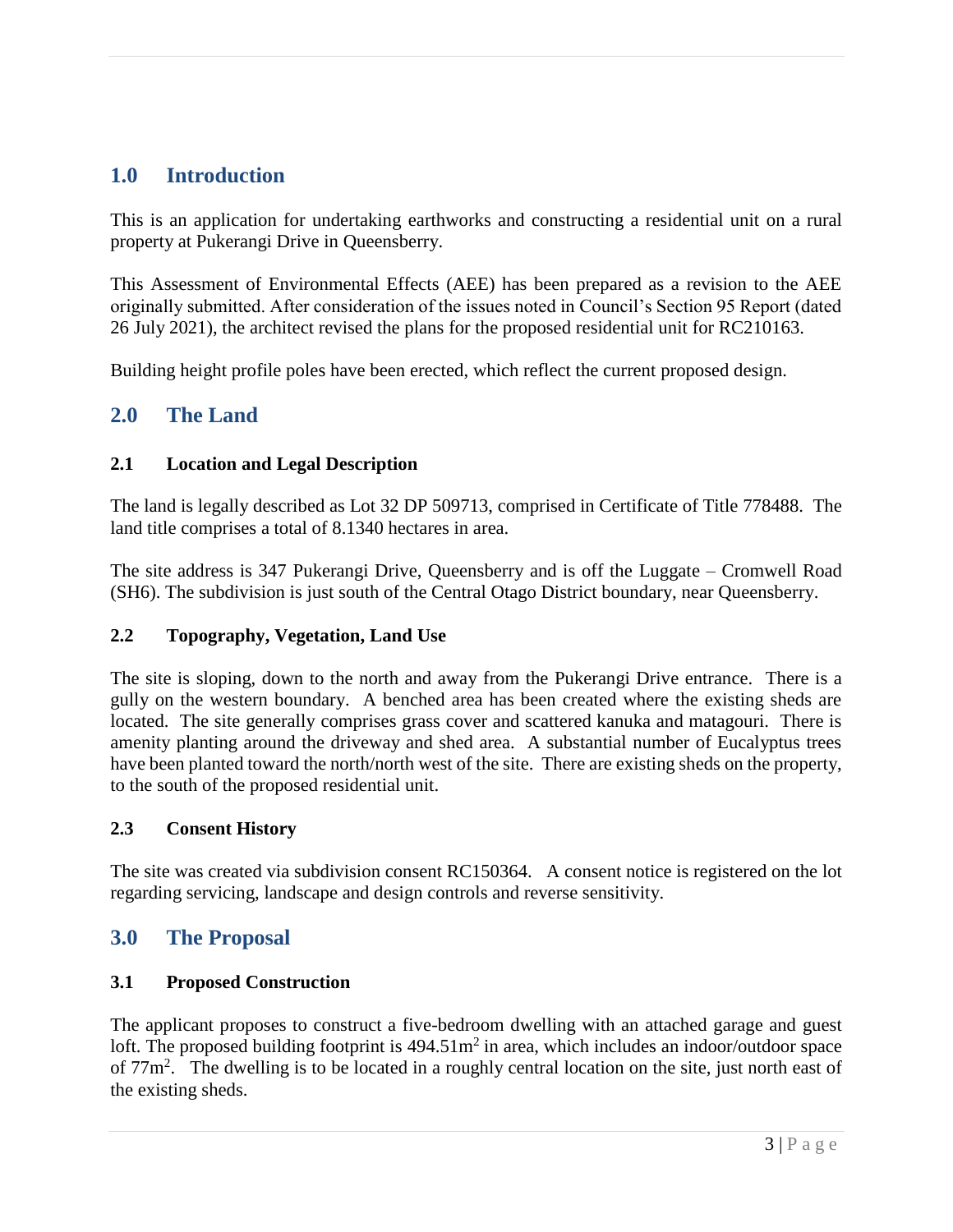The maximum height of the two-storey dwelling is 7.092m, including the chimney. The building will comprise the following external materials:

Roof: Metalcraft Kahu Ironsand cladding (LRV 8%); Glass to outdoor room roof; Walls: Vertical dark stained cedar; Schist cladding; Vertical Metalcraft Kahu profiled metal, Ironsand (LRV 8%); Corten steel panels.

### <span id="page-3-0"></span>**3.2 Services**

### *Power and Phone*

There is an existing power connection to the site. Telecommunications will be provided by a wireless broadband service (refer consent notice).

### *Water*

There is an existing water supply to the lot. The water source is provided via Queensberry Irrigation, as a communal supply. Consent notice conditions require that point of use treatment is provided at the building consent stage.

There are two existing water tanks located at the site entrance, and two further tanks adjacent to the shed. All tanks are coloured green.

### *Wastewater & Stormwater*

Wastewater disposal was investigated as part of the underlying subdivision. A wastewater design for an on-site system is being prepared for the building consent application. This is a condition of the Consent Notice registered on the Certificate of Title.

An on-site stormwater disposal system via soak pits is proposed.

### *Access*

The site is accessed directly off Pukerangi Drive. The existing driveway will be extended to the dwelling.

### <span id="page-3-1"></span>**3.3 Earthworks**

Earthworks proposed for the site development are:

- $2942m^3$  of cut
- $\bullet$  316m<sup>3</sup> of fill
- Total cut to fill volume  $3258m<sup>3</sup>$
- $\bullet$  1602.74m<sup>2</sup> area of cut
- $\bullet$  1202.60m<sup>2</sup> area of fill
- Total cut to fill area  $2805.34m^2$
- Maximum cut height  $-3.679m$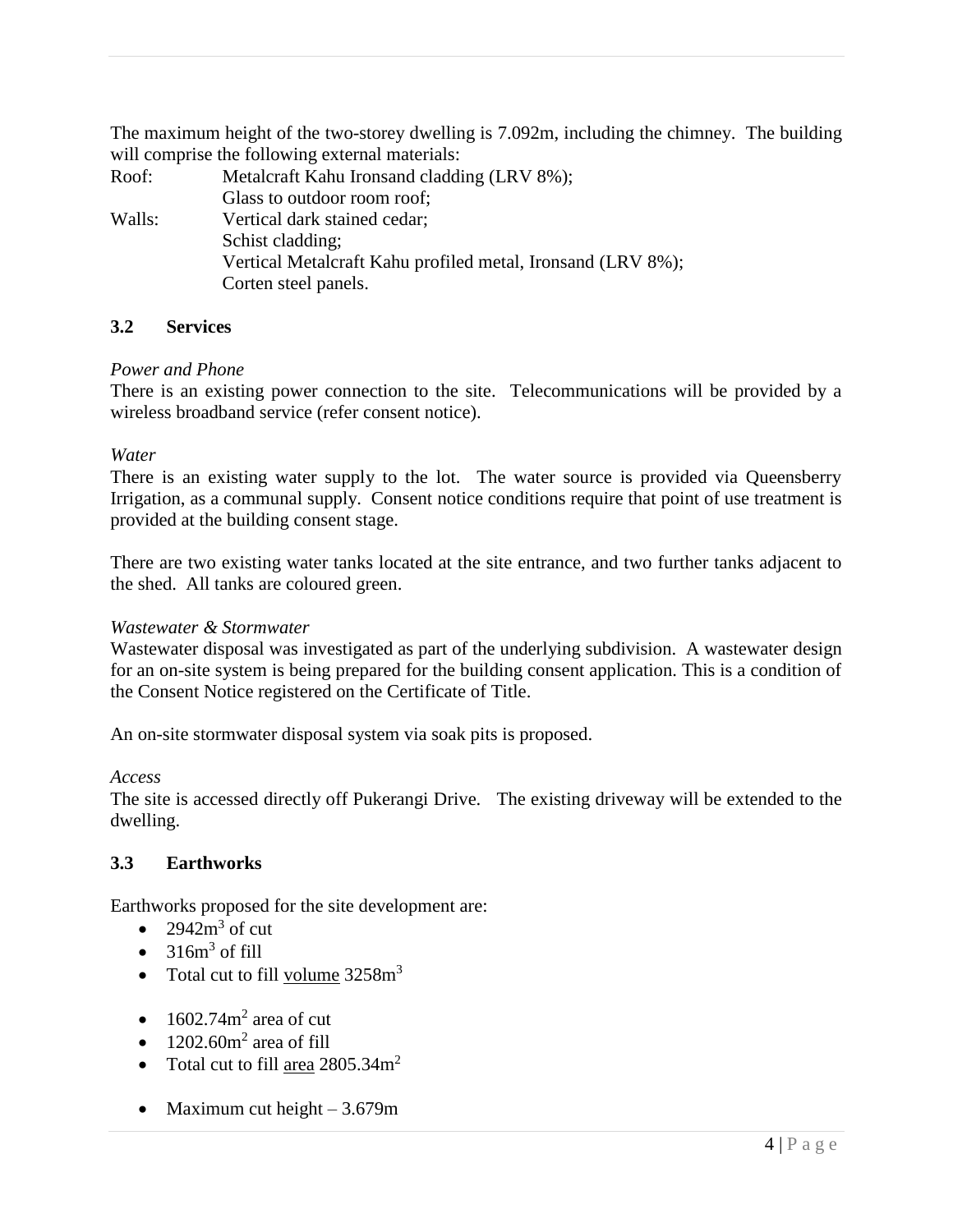Maximum fill height – 1.238m

Please refer to the attached plans for further earthworks details, including the cross-sections for cut and fill heights. The excavation plan also includes erosion and sediment control notes.

Note that all excavated earth is proposed to be re-used on the site, hence the total cut to fill volume and area exceed the District Plan standards. However, this is considered a better environmental outcome due to nuisance effects of truck movements, and enabling better contouring of the land around the buildings, back to pre-development levels.

# <span id="page-4-0"></span>**4.0 District Plan & RMA Provisions**

### **4.1 District Plan**

The land is zoned Rural Resource Area in the District Plan. The site is not located within outstanding natural or significant amenity landscapes.

The proposal requires consent for the following reason:

- A **discretionary** (**restricted)** activity pursuant to Rule 4.7.3(vii) for residential activity; and
- A **discretionary** activity pursuant to Rule 4.7.2(vii)(b) which states that there shall be no more than one residential activity on the relevant certificate of title. There are two kitchens, one in the proposed dwelling and one in the guest house, which is deemed to be two residential activities; and
- A **discretionary** activity pursuant to Rule 4.7.4(i) for a breach of Standard 4.7.6J(b) for Earthworks for Extraction and Displacement Activities which exceed an area of 2000m<sup>2</sup> or a quantity of 3000m<sup>3</sup>; and
- a **discretionary (restricted)** activity in accordance with Rule 4.7.3(iii) for a breach of standard 4.7.6D(b), which requires that all buildings and structures shall not protrude onto a skyline or above a terrace edge when viewed from a public road or other public place at a distance not exceeding 2 kilometres from the building or structure; and
- a **discretionary (restricted)** activity in accordance with Rule 4.7.3(i) for a breach of standard 4.7.6A(a), which requires that the front yard setback is 10m. The two existing water tanks are approximately 2m from the southern (road) boundary.

Note: the existing sheds have been on the site for several years and are required to service the property, and maintenance of plantings, rather than being accessory to a dwelling.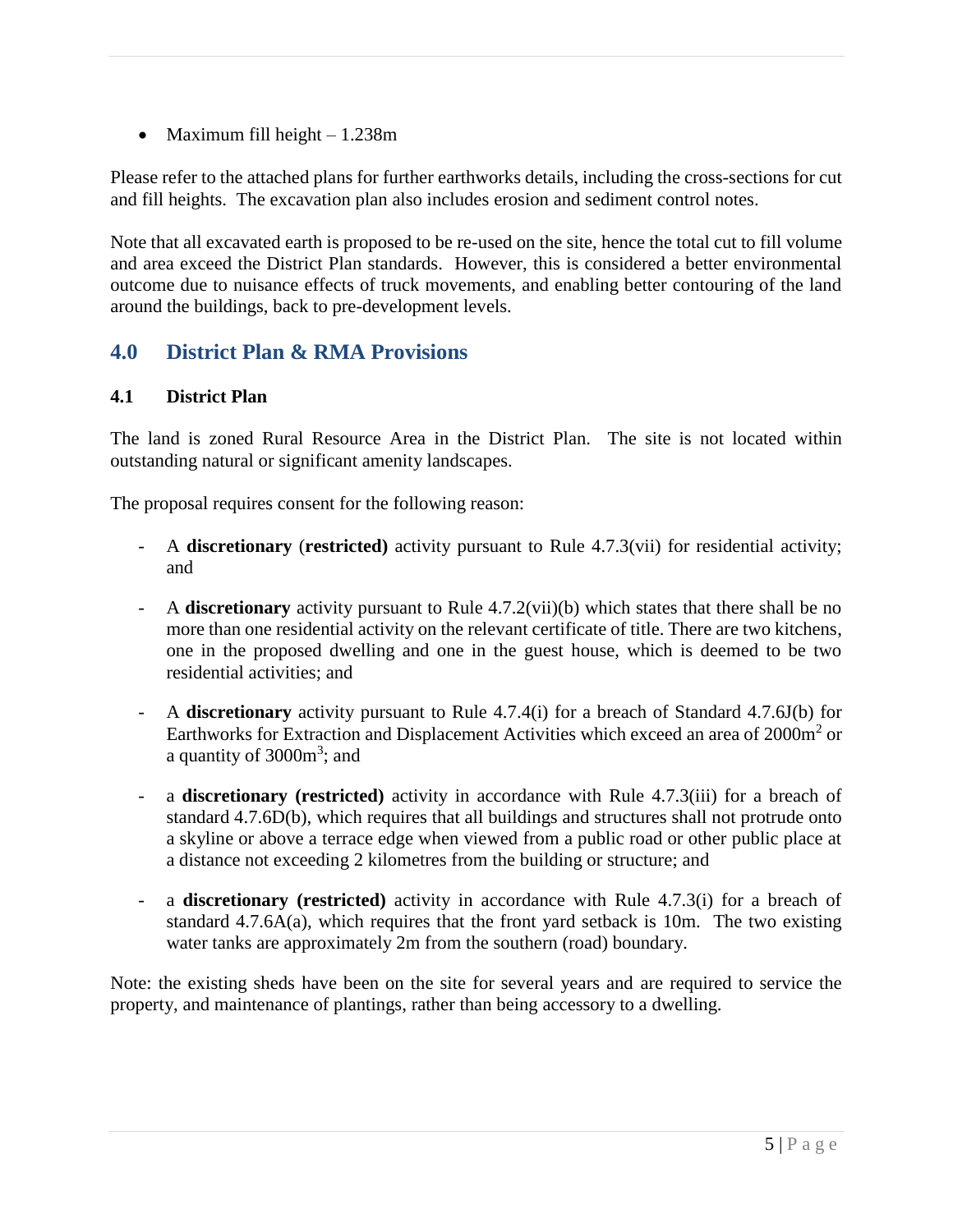# <span id="page-5-0"></span>**5.0 National Environmental Standard (NES) for Contaminants in Soil**

In reference to the NES for "Assessing and Managing Contaminants in Soil to Protect Human Health": This was investigated in the underlying subdivision (RC150364) with the decision stating that: *"In all the circumstances the Council does not consider that the site is a piece of land for the purposes of Regulation 5(7) of the NES".* Therefore, it is considered that the land is suitable for the proposed residential land use.

# <span id="page-5-1"></span>**6.0 Effects on Persons**

No persons are considered to be affected by the activity, to a degree that is minor or more than minor, and therefore no consultation has been undertaken. The applicant also owns the adjoining site directly to the east of the subject property, Lot 33, 1 Miharo Lane.

The proposed dwelling will meet the 50m separation distance requirement from other dwellings as it is located in excess of 25m from the closest site boundary (to the east, which is the applicant's own property too and is vacant land). While views of the proposed development will be available from neighbouring and surrounding lots, residential use of the site was anticipated by the underlying subdivision. The general design of the development will be in character with other similar rural residential developments in the Pukerangi Drive subdivision. A large number of lots are generally devoid of existing vegetation and therefore development is visible, and in some cases highly visible, however the distances to neighbouring allotments are generally substantial. Rural amenity and privacy is therefore maintained.

The dwelling is large in size, however it does meet the building footprint maximum requirement of 500m<sup>2</sup> which is specified in the consent notice. Further, the east and west wings of the dwelling are separated by an indoor/outdoor area of  $77m^2$ , which can be open to the elements or enclosed by glass sliding doors. This has been included due to the exposed nature of the site, providing a sense of outdoor living, whilst giving shelter from predominant NW winds when required. So, it could be considered that the footprint is actually less than the  $495m<sup>2</sup>$  proposed. The dwelling meets the zone height limit for residential buildings, being under the 7.5m maximum zone height. The proposed planting in the front of the dwelling, existing kanuka and substantial number of Eucalyptus trees planted, will all aid in providing partial screening of the development as viewed from surrounding properties.

Excavated earth will be used as fill around the building areas and re-vegetation, following completion of the construction, will ensure a visually aesthetic finish. The site is able to absorb the earthworks given the varied topography within and surrounding the lot. Fill will be battered to blend with the natural ground levels which will assist with absorbing these earthworks into the site.

The mitigation measures, which include dark, recessive and natural cladding, and site landscaping, are considered to be sufficiently effective in absorbing the site development. Potential adverse effects of the scale of built form and proposed earthworks on the privacy, outlook and amenity on adjoining properties are considered to be less than minor, when considering the appearance of the finished development.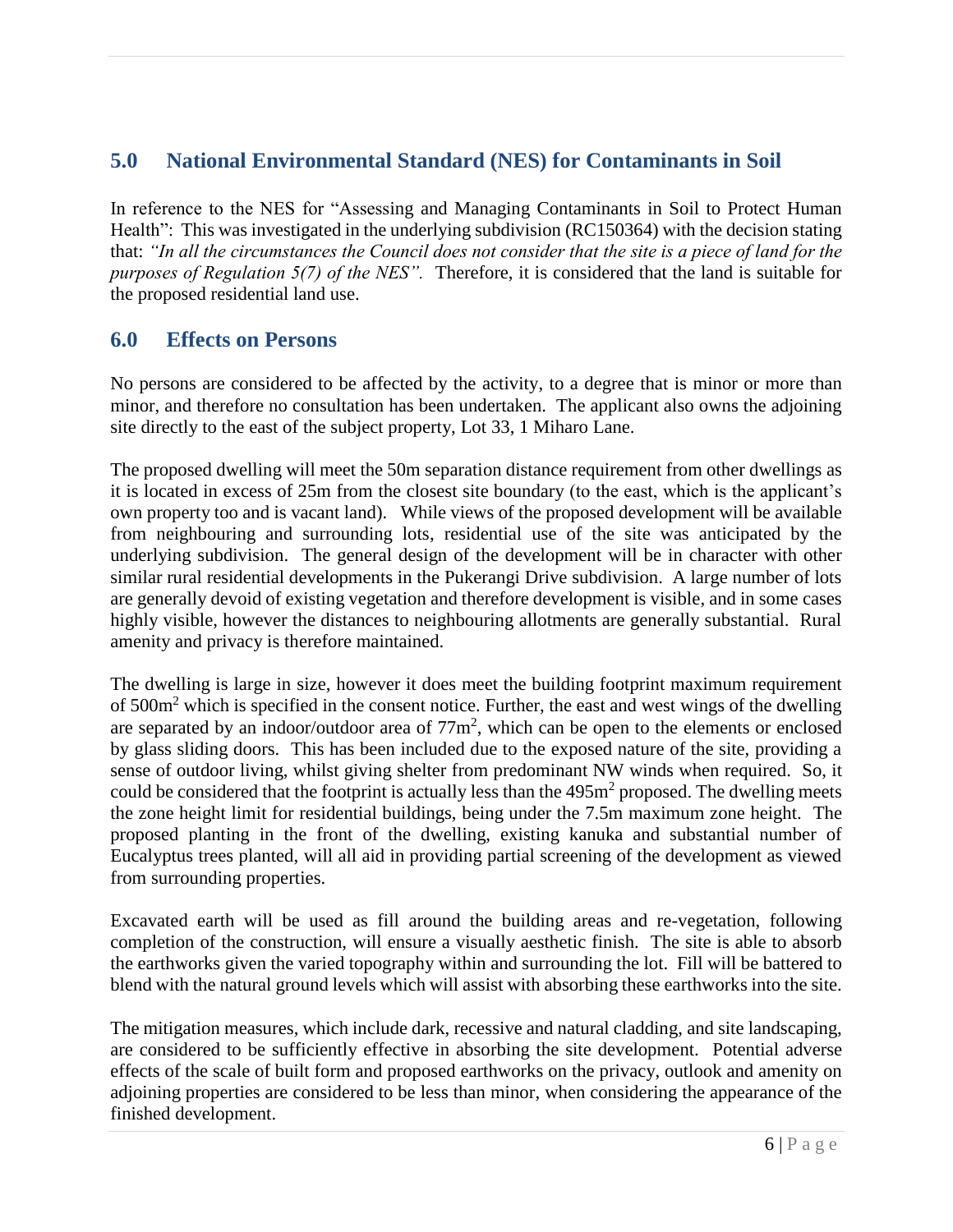# <span id="page-6-0"></span>**7.0 Assessment of Environmental Effects**

Rule 4.7.3(vii), regarding residential activity, provides matters for which the Council will restrict the exercise of its discretion. These are summarised under the headings below:

### *1. Screening*

The proposed dwelling will be visible from several sections of Pukerangi Drive. However, the proposed location is approximately 400 – 500m distant from the main views on Pukerangi Drive to the north and west. The proposal, albeit of a large scale, is an anticipated residential land use for this area. The general design of the development will be in character with other similar rural residential developments in the Pukerangi Drive subdivision. A large number of lots are generally devoid of existing vegetation and therefore development is visible, and in some cases highly visible, however the distances to neighbouring allotments are generally substantial.

The dwelling is large in size, however it does meet the building footprint maximum requirement of 500m<sup>2</sup> which is specified in the consent notice. Further, the east and west wings of the dwelling are separated by an indoor/outdoor area of  $77m^2$ , which can be open to the elements or enclosed by glass sliding doors. This has been included due to the exposed nature of the site, providing a sense of outdoor living, whilst giving shelter from predominant NW winds when required. So, it could be considered that the footprint is actually less than the  $495m^2$  proposed. The separation of the living and bedroom wings by this indoor/outdoor area also assists to break up the building, as viewed along the northern elevation, as the indoor/outdoor area has a lower roof height and different materials. The dwelling meets the zone height limit for residential buildings, being under the 7.5m maximum zone height. The proposed planting in the front of the dwelling, existing kanuka and substantial number of Eucalyptus trees planted, will in-time aid in providing partial screening of the development as viewed from public roads. The dwelling will sit at a lower elevation than the existing sheds on the site. The architect has made considerable effort to bring the building location down the slope as far as possible, to reduce skyline effects, while balancing optimum outlook, level of earthworks required, and sunlight access.

The public view of the dwelling from Pukerangi Drive, where it will breach the skyline, is evident for approximately 50m of road length, so a very narrow viewing window. The location of the view is approximately 470m distant to the north west of the dwelling, alongside a road culvert. Photos have been previously supplied in relation to this view. Directly behind the proposed dwelling in this view is an existing shed on a neighbouring property which already breaches the skyline. Just to the left, the existing house roof on this same property, also breaches the skyline. Significant earthworks on that neighbouring property have modified the ridge to some degree, which appears to reduce the skyline breach from the proposed dwelling on the subject site. Given these existing skyline breaches in the same public view, the uneven topography, and the proposed dark roof colour (Metalcraft Kahu Ironsand cladding (LRV 8%)), it is considered that the proposed dwelling will not dominate the skyline in this public view. The wall claddings are also dark and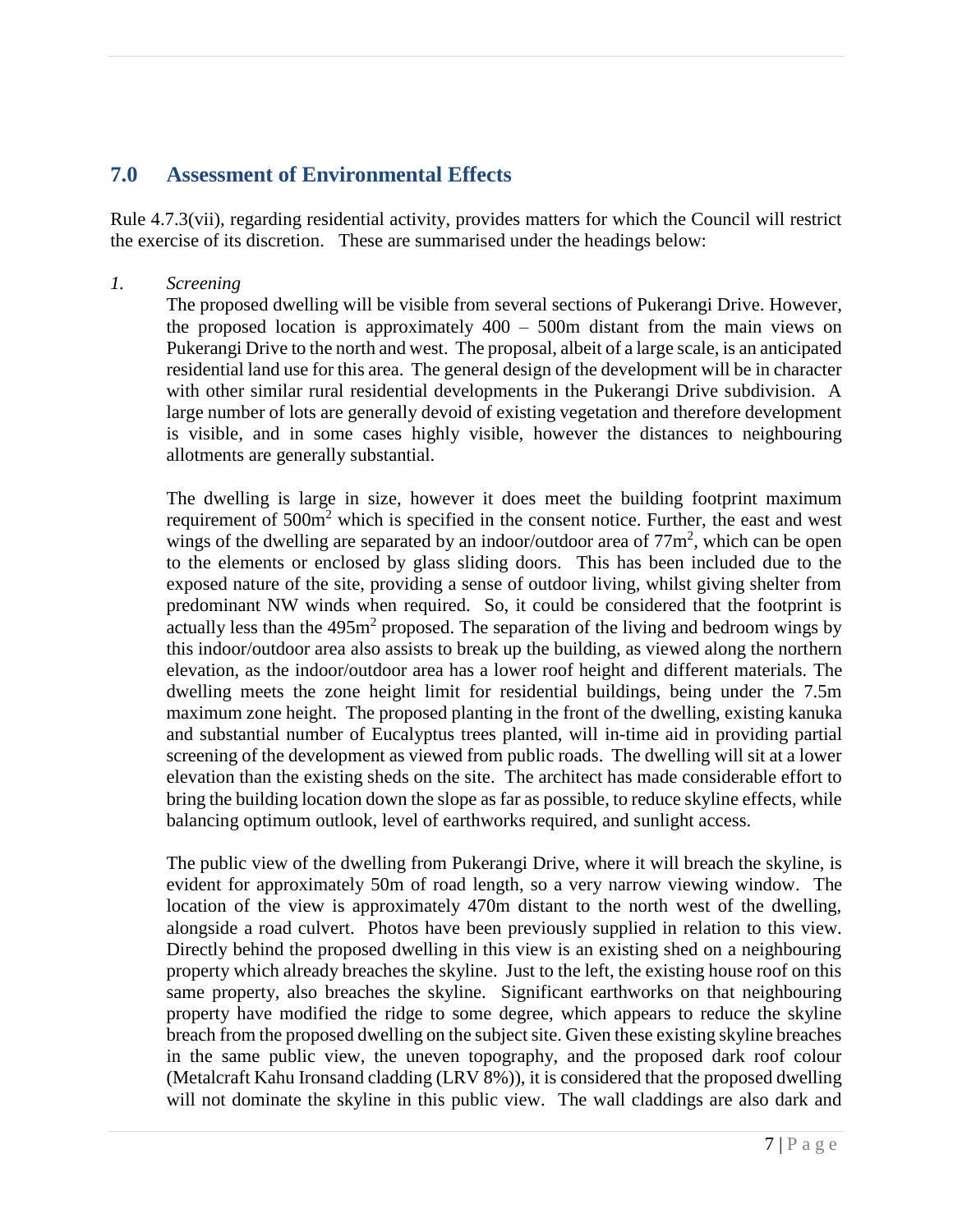natural in appearance being Vertical dark stained cedar; Schist cladding; profiled metal, Ironsand (LRV 8%); and Corten steel panels. Refer to the materials panel on the Elevation plans Sheet A1-301. These materials will blend in well with the surrounding landscape of kanuka and schist rock.

The dwelling is clustered reasonably close to the existing sheds which reduces the spread of development on the site. Parking is to be located behind the dwelling so that views of vehicle clutter and site activity are not generally visible from public viewpoints. The dwelling will also utilise an existing driveway and access.

### *2. Earthworks & Planting*

In accordance with condition 23 of the Consent Notice, clearance of kanuka vegetation is limited to approximately six trees. No disturbance of any natural schist rock will occur, therefore no significant site features are being adversely affected.

The earthworks cut height and volume are required to enable the building height to be reduced, and thereby minimising the skyline breach. Consideration of reducing the proposed earthworks volumes to below the 3000m<sup>3</sup> volume, and 2000m<sup>2</sup> area, District Plan standards was undertaken. This could be achieved, and therefore would be permitted, by removing all cut material from the site, as indicated by the figures in a previous section above. However, by re-using the soil on the subject site, there is a significant reduction in the truck movements otherwise required, to and from the site. The proposal to re-use the soil on site will reduce nuisance effects on nearby properties, and reduce effects on the roading network.

Excavated earth will be used as fill around the building areas and re-vegetation, following completion of the construction, will ensure a visually aesthetic finish. It is important to note that visual effects of the earthworks are of a temporary nature. The site is able to absorb the earthworks given the varied topography within and surrounding the lot. Fill will be battered to blend with the natural ground levels which will assist with absorbing these earthworks into the site.

It is anticipated that potential adverse effects of proposed earthworks will be mitigated, subject to them being undertaken in accordance appropriate Site Management controls. The Excavation plan provided directs contractors to implement erosion and sediment control measures, plus dust mitigation. The proposed earthworks are sufficiently distanced from site boundaries, and good site management practices will ensure adjacent sites, waterways and roads are protected. Noise from earthmoving equipment will be limited to a temporary timeframe, and cut used as fill on the site, to minimise nuisance effects. Consent conditions could be imposed to ensure earthworks effects are avoided or mitigated.

The overall earthworks are of a large scale, however they are necessary to establish a flat platform for the development, which enables the building height to be controlled within maximum levels. Combined with final batters, contouring and landscaping, the overall development is considered to be suitable for the site and surrounding area. The proposed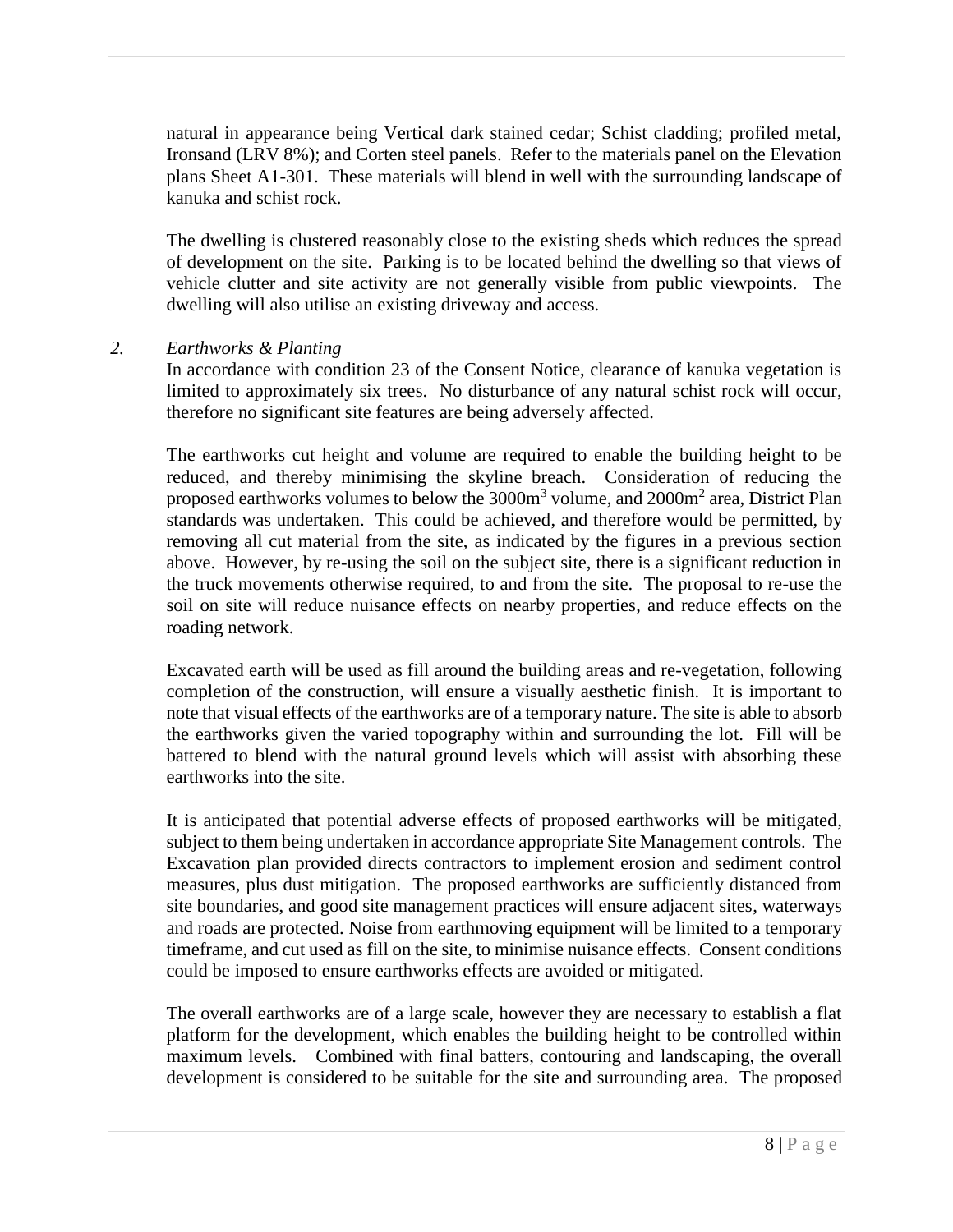planting in the front of the dwelling, existing kanuka and substantial number of Eucalyptus trees planted, will all aid in providing partial screening of the development.

The applicant has planted approximately 3000 trees across the subject site, and their adjoining lot to the east, which will provide partial screening of the development with more growth. These trees are also irrigated and have rabbit-proofing in order to maximise growth. This level of planting is significant in terms of providing mitigation.

### *3. Open Character of hills and ranges*

The site is not located within an area identified as Outstanding Natural Landscape. The building is clustered near to the existing site development which confines the built-form to one area, leaving the remainder of the site in open space. The site is elevated above the Clutha River and State Highway but is still at a relatively low elevation in comparison to the Pisa Range in the background. Potential adverse effects on landscape values are able to be mitigated by the proposed dark, recessive and natural cladding, site topography, landscaping and distance to public roads. It is considered that the proposed development will not compromise the landscape values of prominent hillsides, terraces, and skylines.

The skyline breach is of a very minor nature and limited to a public viewing window of approximately 50m of road. It is also seen in the context of several other skyline breaches, of greater nature, on adjoining land.

### *4. Colours of buildings*

The buildings comprise recessive materials and colours in shades of brown and grey.

### *5. Cumulative effects*

The site was created via subdivision consent RC150364. The potential for future dwellings on the surrounding sites was anticipated by the granting of the subdivision consent (being for rural residential purposes), in which cumulative effects would have been a consideration. Landscape and design controls are enforced by way of Consent Notice which ensures that development will be satisfactorily absorbed in the landscape. The likely effects of buildings on each of the surrounding lots would not be cumulatively adverse in a visual sense given the separation distances, surrounding topography and large lot sizes.

The proposed development is of a large scale, however the underlying subdivision set a maximum building footprint of  $500m^2$ , and the proposal meets this requirement. Therefore, it is considered that the residence and guest loft are within a scale anticipated by this Rural Resource Area subdivision.

### *6. Objectives & Policies*

Objectives and policies that are relevant are discussed in the next section.

### *7. Reverse sensitivity, screening, landscaping, noise control*

The proposed dwelling meets the required side and rear yard setbacks from neighbouring lots therefore providing adequate separation distances. An existing consent notice on the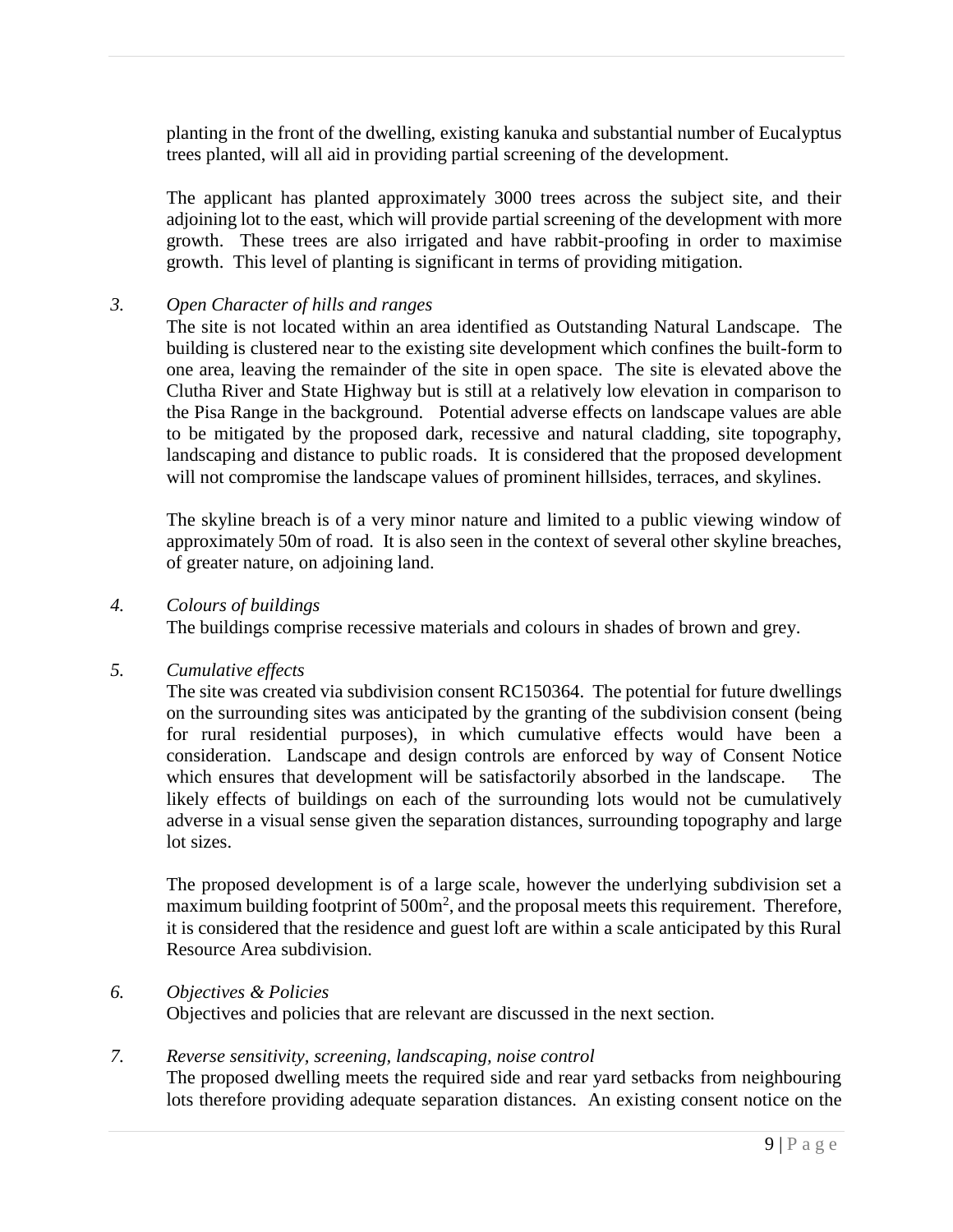subject site Title provides for reverse sensitivity issues with any nearby pastoral farming or horticultural property.

### *8. Services*

The dwelling will utilise an existing access and driveway. There are existing connections for water and power on the site. Wastewater and stormwater disposal can be adequately provided for on-site within the lot. The development can be appropriately serviced, and there are no adverse environmental effects in this regard.

The existing water tanks have been cut into the slope at the top of the lot and are already partially obscured by planting for mitigation. The tanks were sited there to provide the best pressure head to gravity feed for planting, and to provide direct access for firefighting from hard standing on the street. They are also dark green, blending into the surrounding environment.

### *Second Residential Activity*

The application includes a small one-bedroom guest loft  $(78m^2)$  in area) above the garage which is attached to the dwelling. It is considered that the inclusion of the guest loft provides for the applicant's social and economic wellbeing. It is important to note that from views outside of the site the dwelling and guest loft will be seen as one coherent building, rather than separate structures. Further, any activity associated with the guest loft will be within the same area as the dwelling. The parking is to be located behind the dwelling so that views of vehicle clutter and site activity are not generally visible from public viewpoints. Sufficient room has been proposed on-site for vehicle parking, with enclosed garaging for three cars and a large forecourt/driveway area. The proposed guest loft is only likely to create a very minor increase in vehicle movements to and from the site, given that it is only one-bedroom. Noise, vibration and lighting from vehicles is unlikely to be an issue given the layout of the site buildings, parking, and garaging in relation to adjoining properties. Significant distance and screening is provided. A single vehicle entrance will service the site and the low speed environment, given the no-exit road, will aid in maintaining driver and pedestrian safety. It is not considered the guest loft will adversely affect the amenity values of neighbouring properties given the site design and layout, good distances to other dwellings, and small nature of the one-bedroom loft.

Despite being defined as a second residential activity, I do not consider that a small one-bedroom loft addition to this site, given its location within the same building as the main dwelling, has negative impacts on the maintenance of rural productive land.

The proposed development is of a large scale, however the underlying subdivision set a maximum building footprint associated with any dwelling to be  $500m^2$ . The proposal meets this requirement. The District Plan definition of a dwelling is:

*"'Dwelling' means one detached self-contained building used or capable of being used solely or principally for residential purposes and occupied or intended to be occupied exclusively as the home or residence of not more than one household unit."*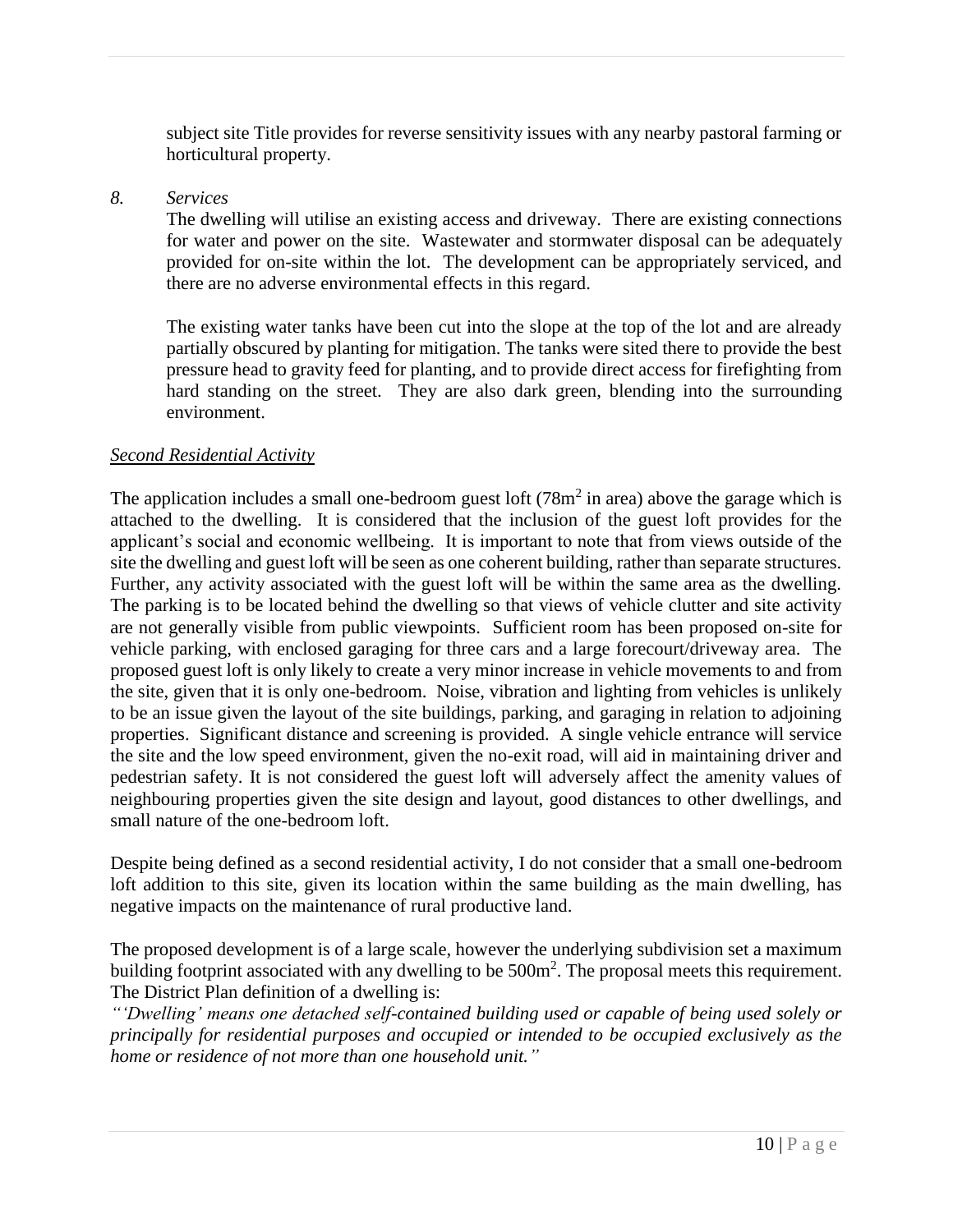The guest loft is not detached, and combined with the main dwelling, the footprint is  $495m^2$ . Therefore, it is considered that the residence and guest loft are within the scale anticipated by this Rural Resource Area subdivision.

### *Summary of Effects*

The rules and standards for which consent is sought, and need consideration, are as follows:

- Single residential activity
- Second residential activity
- Earthworks
- Skyline protrusion
- Water tanks in front yard (road) setback.

The residential activity, including the guest loft, complies with scale of residential activity anticipated for these Queensberry lots in the Rural Resource Area, as the footprint meets the 500m<sup>2</sup> consent notice restriction, and the height is less than the required 7.5m. The guest loft, by the nature of small scale, design and location, does not in my opinion increase the level of residential activity to a point that is inappropriate.

Proposed earthworks could achieve the District Plan standards, however the applicant proposes to re-use all earth on-site and this triggers the standards to what is considered a minor degree, given the large rural lot size. Significant planting has been undertaken already by the applicant, and with irrigation and pest control, this will provide good visual mitigation, combined with the built development and finished contours. Further planting is also proposed.

The skyline breach is of a very minor scale in the context of the short viewing opportunity to the public and the other existing, much greater, skyline breaches in close vicinity.

The front yard setback intrusion of the water tanks is required for practical reasons, and is of a minor nature, given these structures are consistent with the Rural Resource Area land uses.

I do not consider that the cumulative effects of these minor breaches will compromise the Rural Resource Area landscape in this location, given the surrounding context of consented developments. Overall, in terms of the proposed residential activity on the site, the actual and potential effects on the environment are considered to be no more than minor.

# <span id="page-10-0"></span>**8.0 Section 104 Assessment**

### <span id="page-10-1"></span>**8.1 Effects (s104(1)(a))**

Actual and potential effects on the environment have been outlined in section 7 of this report.

### <span id="page-10-2"></span>**8.2 Objectives and Policies of District Plan (s104(1)(b)(vi))**

The relevant Objectives and Policies which require consideration for this proposal are contained within the Rural Resource Area (Section 4) of the District Plan.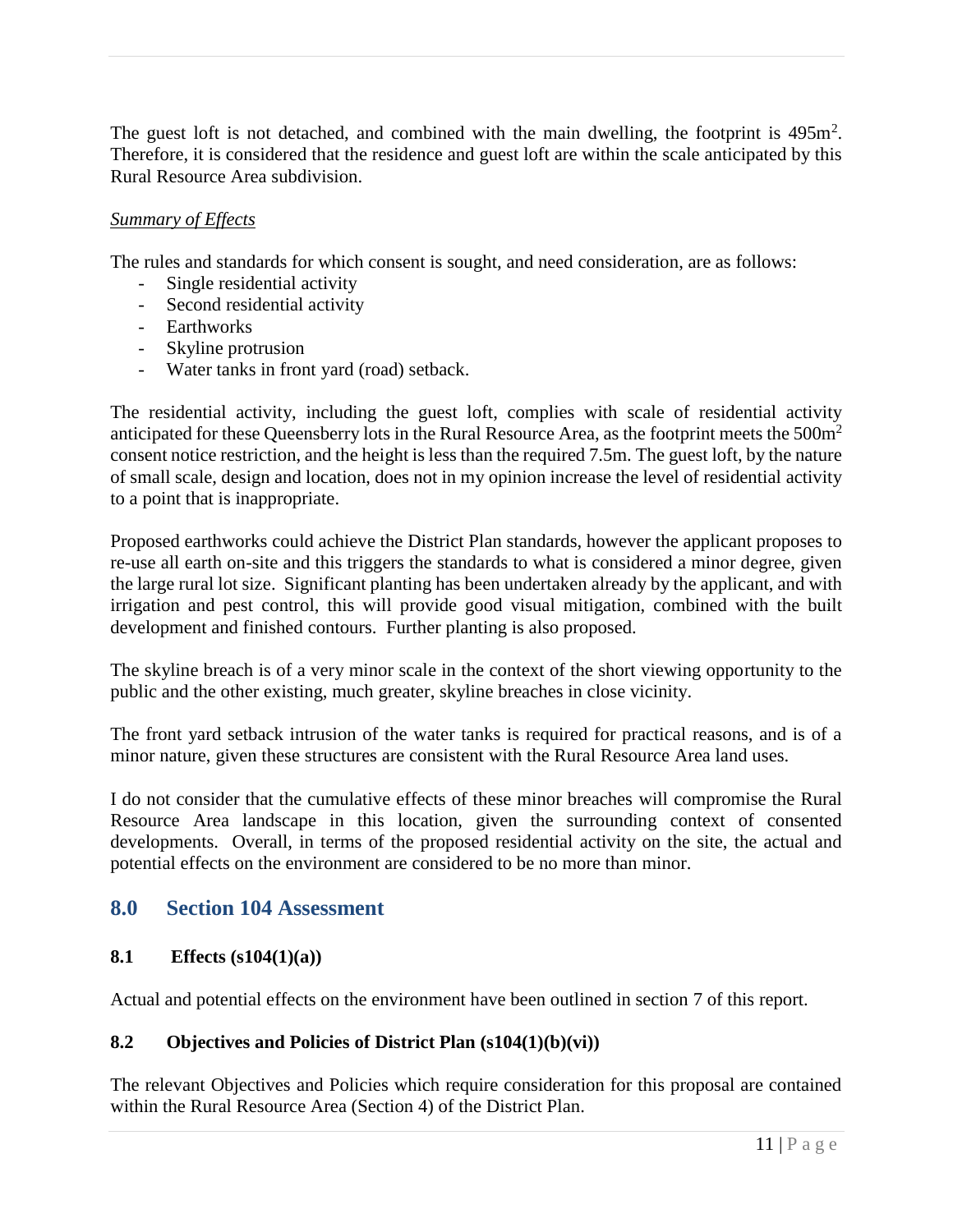### Section 4: Rural Resource Area

The Objectives and Policies deemed most relevant to this proposal are:

*Objective 4.3.1 Needs of the District's People and Communities Objective 4.3.2 and Policy 4.4.1 Outstanding Natural Landscapes & Features Objective 4.3.3 and Policy 4.4.2 Landscape and Amenity Values Objective 4.3.5 and Policy 4.4.4 Water Resources Objective 4.3.7 and Policy 4.4.5 Soil Resource Policy 4.4.8 Adverse Effects on the Amenity Values of Neighbouring Properties Policy 4.4.10 Rural Subdivision and Development*

Maintenance of the open natural character of the hills and ranges is important within the objectives and policies of the Rural Resource Area. This proposal does not affect the prominent slopes of the Pisa Range and the site sits at a relatively low elevation. The proposed site development is located away from those areas recognised as having significant landscape sensitivity. The subject site area is not located within an outstanding natural landscape, or on an outstanding natural feature.

The building is clustered near to existing site development, which confines the built-form to one area, leaving the remainder of the site in open space. Potential adverse effects on landscape values are able to be mitigated by the proposed dark, recessive and natural cladding, site topography, landscaping and distance to public roads.

The potential for future dwellings on these sites was anticipated by the granting of the underlying subdivision consent, which was for rural residential purposes. The decision states the following: *"The objectives place emphasis on maintaining the open natural character of the hills and ranges without compromising the landscape and amenity values of prominent hillsides and terraces. In this instance the subdivision will occur on the foothills below the Pisa Range. The subdivision will not compromise the landscape and amenity values of prominent hillsides and terraces."*

The public view of the dwelling from Pukerangi Drive, where it will breach the skyline, is evident for approximately 50m of road length, so a very narrow viewing window. The location of the view is approximately 470m distant to the north west of the dwelling, alongside a road culvert. Photos have been previously supplied in relation to this view. Directly behind the proposed dwelling in this view is an existing shed on a neighbouring property which already breaches the skyline. Just to the left, the existing house roof on this same property, also breaches the skyline. Significant earthworks on that neighbouring property have modified the ridge to some degree, which appears to reduce the skyline breach from the proposed dwelling on the subject site. Given these existing skyline breaches in the same public view, the uneven topography, and the proposed dark roof colour (Metalcraft Kahu Ironsand cladding (LRV 8%)), it is considered that the proposed dwelling will not dominate the skyline in this public view. The wall claddings are also dark and natural in appearance being Vertical dark stained cedar; Schist cladding; profiled metal, Ironsand (LRV 8%); and Corten steel panels. Refer to the materials panel on the Elevation plans Sheet A1-301. These materials will blend in well with the surrounding landscape of kanuka and schist rock. In comparison to some of the other consented skyline breaches within the same subdivision, this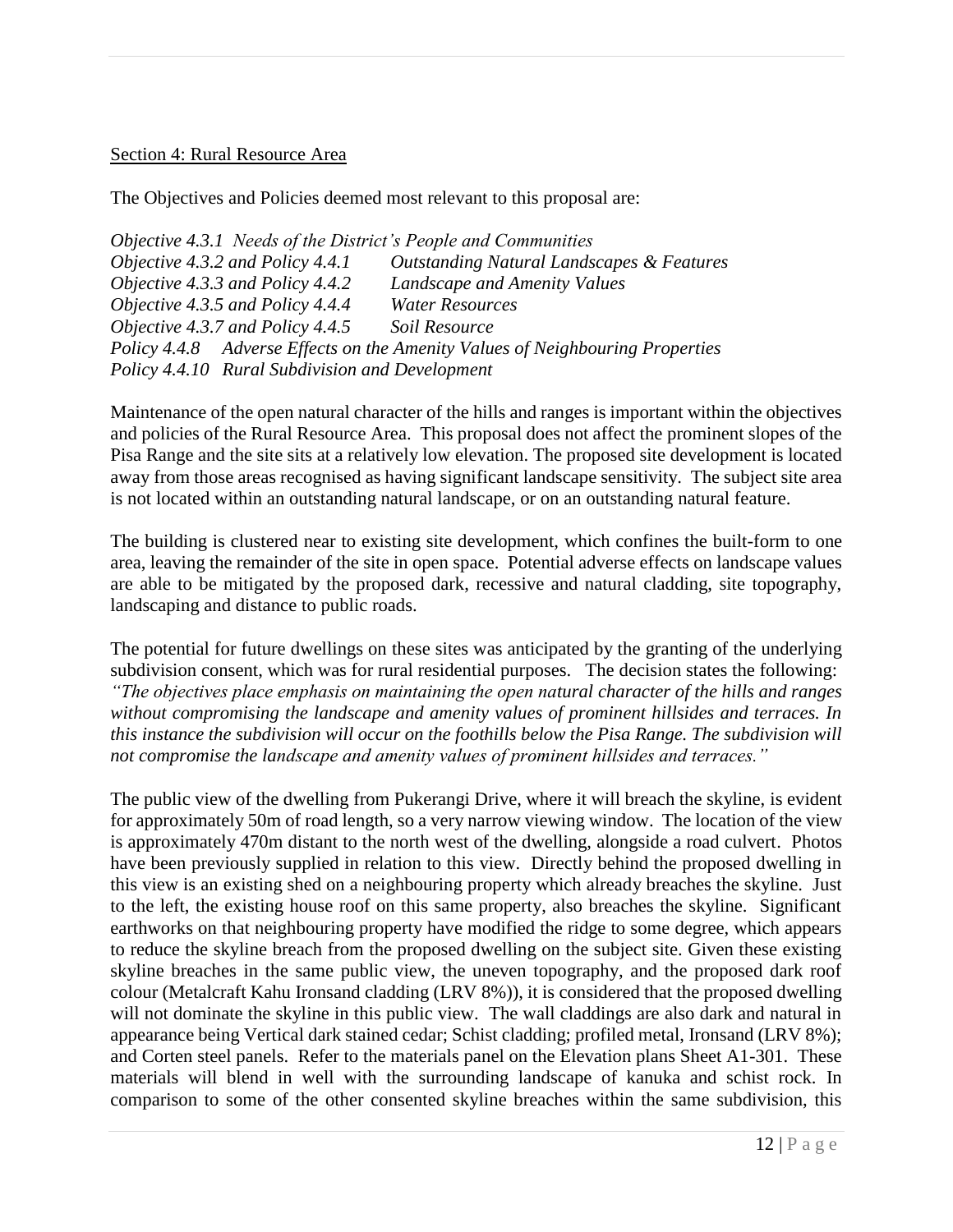proposal is of a very minor nature, and it is not considered it will be a dominant feature on the skyline. A set of photographs has been previously supplied showing some of the other examples in the vicinity.

The applicant has planted approximately 3000 trees across the subject site, and their adjoining lot to the east, which will provide partial screening of the development with more growth.

The application includes a small one-bedroom guest loft  $(78m^2)$  in area) above the garage which is attached to the dwelling. It is considered that the inclusion of the guest loft provides for the applicant's social and economic wellbeing. From views outside of the site the dwelling and guest loft will be seen as one coherent building, rather than separate structures. Any activity associated with the guest loft will be within the same area as the dwelling. The parking is to be located behind the dwelling so that views of vehicle clutter and site activity are not generally visible from public viewpoints. Sufficient room has been proposed on-site for vehicle parking, with enclosed garaging for three cars and a large forecourt/driveway area. The proposed guest loft is only likely to create a very minor increase in vehicle movements to and from the site, given that it is only one-bedroom. Noise, vibration and lighting from vehicles is unlikely to be an issue given the layout of the site buildings, parking, and garaging in relation to adjoining properties. Significant distance and screening is provided. A single vehicle entrance will service the site and the low speed environment, given the no-exit road, will aid in maintaining driver and pedestrian safety. Overall, it is not considered the guest loft will adversely affect the amenity values of neighbouring properties given the site design and layout, good distances to other dwellings, and small nature of the one-bedroom loft.

These above mitigation measures ensure environmental quality and rural amenity is maintained.

Given the relatively small lot size in terms of the productive potential of the land, it is not considered that the addition of a dwelling and guest loft compromises the District's soil resources.

The proposal will not compromise the ability to use the surrounding land. Suitable separation distances to neighbouring boundaries provide a buffer for activities, and the Title contains a reverse sensitivity condition.

The residential activity is located away from those areas recognised as having significant landscape sensitivity.

The proposed earthworks are to be expected on a sloping site and are not out of context considering the large land area and topography. It is anticipated that consent conditions imposed would manage and mitigate any potential adverse effects and nuisance effects. Good practice in site management will minimise adverse effects.

I believe the site can absorb the development, and the proposal is therefore not contrary to the above policies and objectives.